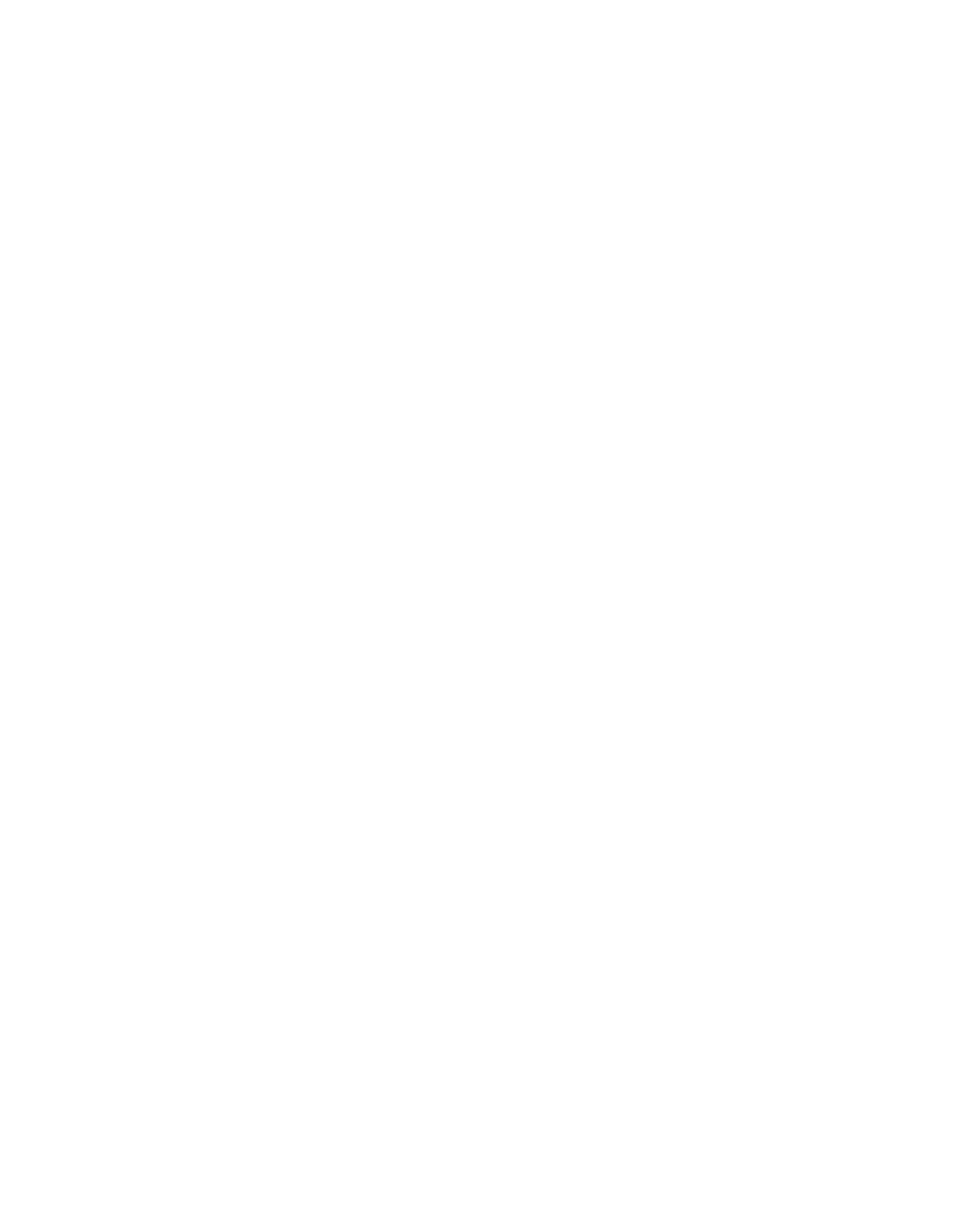# Table of Contents

| <b>INTRODUCTION</b>                                    |    |
|--------------------------------------------------------|----|
|                                                        |    |
| <b>EVERYTHING ELSE HAS CHANGED - HAVE YOU?</b>         | 1  |
|                                                        |    |
| <b>COMPANIES THAT ADAPT ARE FASTER, BETTER, LEANER</b> | 2  |
| MetlLife                                               | 3  |
| 360-Degree View of the Customer                        | 3  |
| Evolution                                              | 3  |
| Organizational Keys to Success                         | 3  |
| Telefonica                                             | 4  |
| Unlocking Subscriber Data to Enable New Products       | 4  |
| Evolution                                              | 4  |
| Organizational Keys to Success                         | 4  |
|                                                        |    |
| A PLAYBOOK FOR BEING FASTER, BETTER, LEANER            | 5  |
|                                                        |    |
| ALIGN YOUR ORGANIZATION TO BE FASTER, BETTER, LEANER   | 6  |
| EXPANDING MONGODB IN THE ORGANIZATION                  | 6  |
|                                                        |    |
| MOVING THROUGH THE STAGES OF MONGODB ADOPTION          | 8  |
| First MongoDB Project                                  | 8  |
| Multiple MongoDB Projects                              | 8  |
| MongoDB Center of Excellence (COE)                     | 9  |
| MongoDB-First Policy                                   | 9  |
|                                                        |    |
| <b>CONCLUSION</b>                                      | 9  |
|                                                        |    |
| <b>ABOUT MONGODB</b>                                   | 10 |
|                                                        |    |
| <b>RESOURCES</b>                                       | 10 |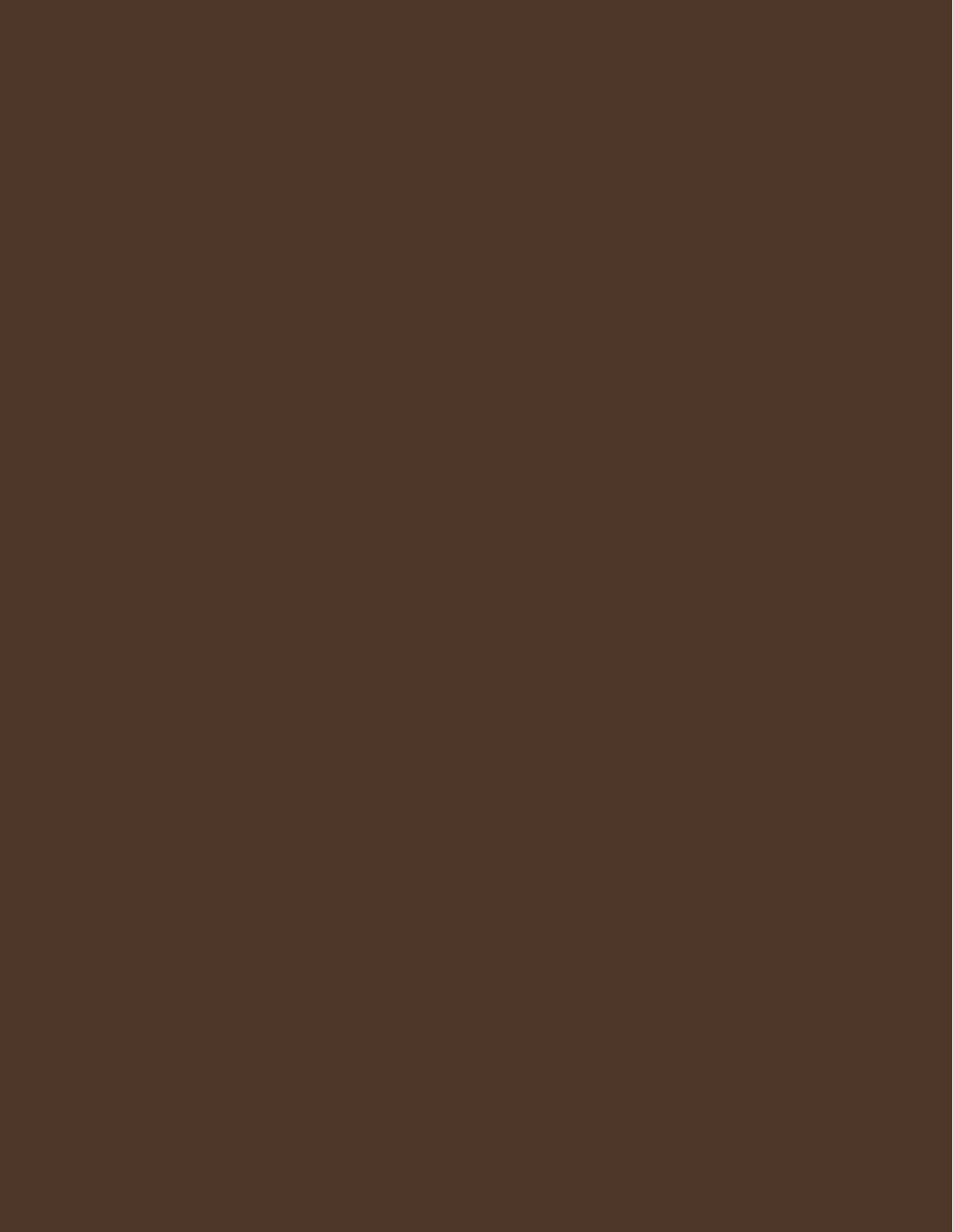### Introduction

Organizations spend too much time and money on databases  $-$  over \$40B per year  $-$  and still more on the resources required to manage them. Infrastructure, applications and the data itself have undergone massive change over the past 30 years. Despite these changes, the underlying data management tool  $-$  the relational database  $-$  has remained the same, and in many cases, the organizations that use them are not aware of how it is holding them back.

But many companies are seeking a new way, and there are now viable options to the relational database. MongoDB is a general purpose, document database that provides the first viable alternative to the relational database, empowering businesses to be more agile and scalable. Fortune 500 companies and startups are using MongoDB to create new types of applications, improve customer experience, accelerate time to market and reduce costs.

The relational database will continue to play a role for legacy systems and for applications where the relational model is appropriate (e.g., general accounting). The majority of new applications, however, can and should be developed on new

databases that are designed for how we build and run applications today.

In this paper, we describe the technological and market evolutions that have made it necessary for organizations to reconsider the relational database. We tell the stories of large enterprise customers - like MetLife and Telefonica — who have adopted MongoDB and as a result are operating faster, better, leaner. We then provide a detailed playbook for emulating these success stories with actionable steps to becoming faster, better, leaner too.

# Everything Else Has Changed — Have You?

A number of forces are changing the assumptions that underlie the data management tools and techniques that enterprises have used for the past 30 years.

• **Data Volumes Have Grown.** As of 2009, companies with more than 1,000 employees had at least 200 terabytes of stored data (twice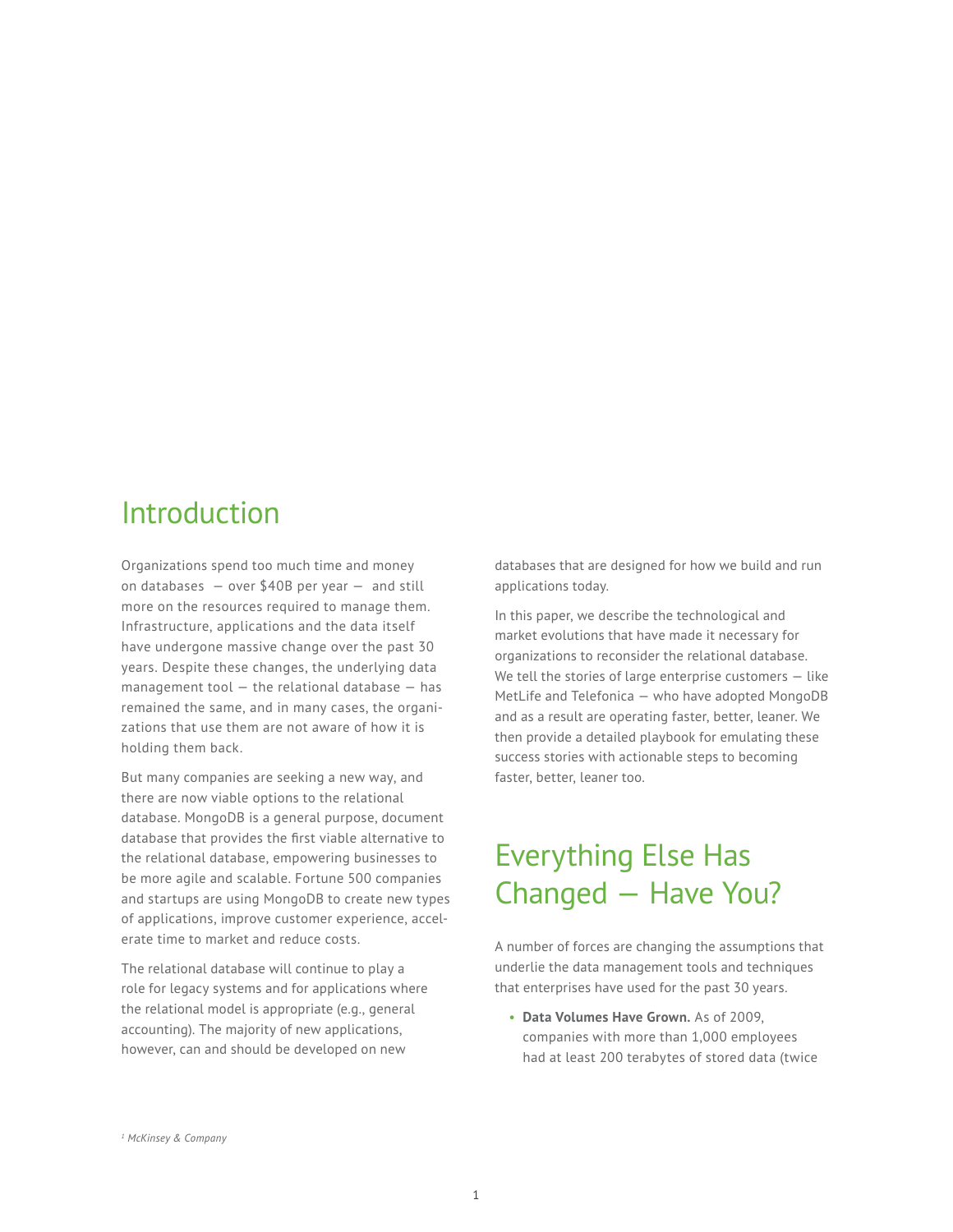### Faster, Better, Leaner with MongoDB

*Customer Success Stories*

- MetLife built a 360-degree view of 100M+ customers in 3 months.
- A Tier 1 investment bank saved \$40M and improved performance by 200x.
- Mailbox reimagined the mobile inbox and scaled to over 1M users in 6 weeks.
- ADP delivered a personalized mobile app to 1M users across 17 countries with zero downtime.
- Salesforce Marketing Cloud accelerated its roadmap by 12 months.
- Telefonica improved performance by 100x, time to market by 4x and storage costs by 67%.

the size of Wal-Mart's data warehouse in 1999). $1$ Many companies have at least 120 GB of data per employee.<sup>2</sup> And business data volumes are doubling every 1.2 years. $3$ 

- **Storage and Compute Costs Have Declined.** The rise of commodity servers and storage has driven down infrastructure costs, and there are new kinds of data management software that can take advantage of commodity infrastructure.
- **Cloud Is Mainstream.** Traditional on-premise architectures have some advantages and will continue to exist, but private and public cloud infrastructure provide massive benefits in cost effectiveness, elasticity and time to market. Traditional data management technologies, however, are not well-suited these environments.
- **People Are Always Online.** The proliferation of mobile devices and Internet connectivity have made continuous online presence and activity the norm. The number of simultaneous users has skyrocketed,<sup>4</sup> users want access to increasing volumes and types of information, and they expect high-quality experiences globally, across all their devices, all the time.
- **New Types of Applications Are Table Stakes.** It is no longer sufficient for organizations to deliver run-of-the mill business process apps. Mobile, social and real-time analytical applications are not just potential differentiators  $-$  in many cases, they are now requisites for staying relevant.
- **New Types of Data Enter the Fold.** Applications now incorporate a wide variety of data including rich text, user comments, geospatial data, images, video, and social media — together into a seamless user experience. This diversity is a far cry from the simple general ledger and address book applications that helped popularize the relational database.
- **Software Development Is Iterative.** The waterfall approach to software development — which has dominated projects for decades — places enormous dependency on the requirements defined upfront. Today, organizations need flexible, iterative development practices to make it easy for teams to adjust plans in response to business and market evolutions. Requirements for data management change frequently, and the underlying technologies should accommodate these changes.

## Companies that Adapt Are Faster, Better, Leaner

A number of organizations are adapting to these changes and as a result, they are creating new types of applications, improving customer experience, accelerating time to market and reducing costs.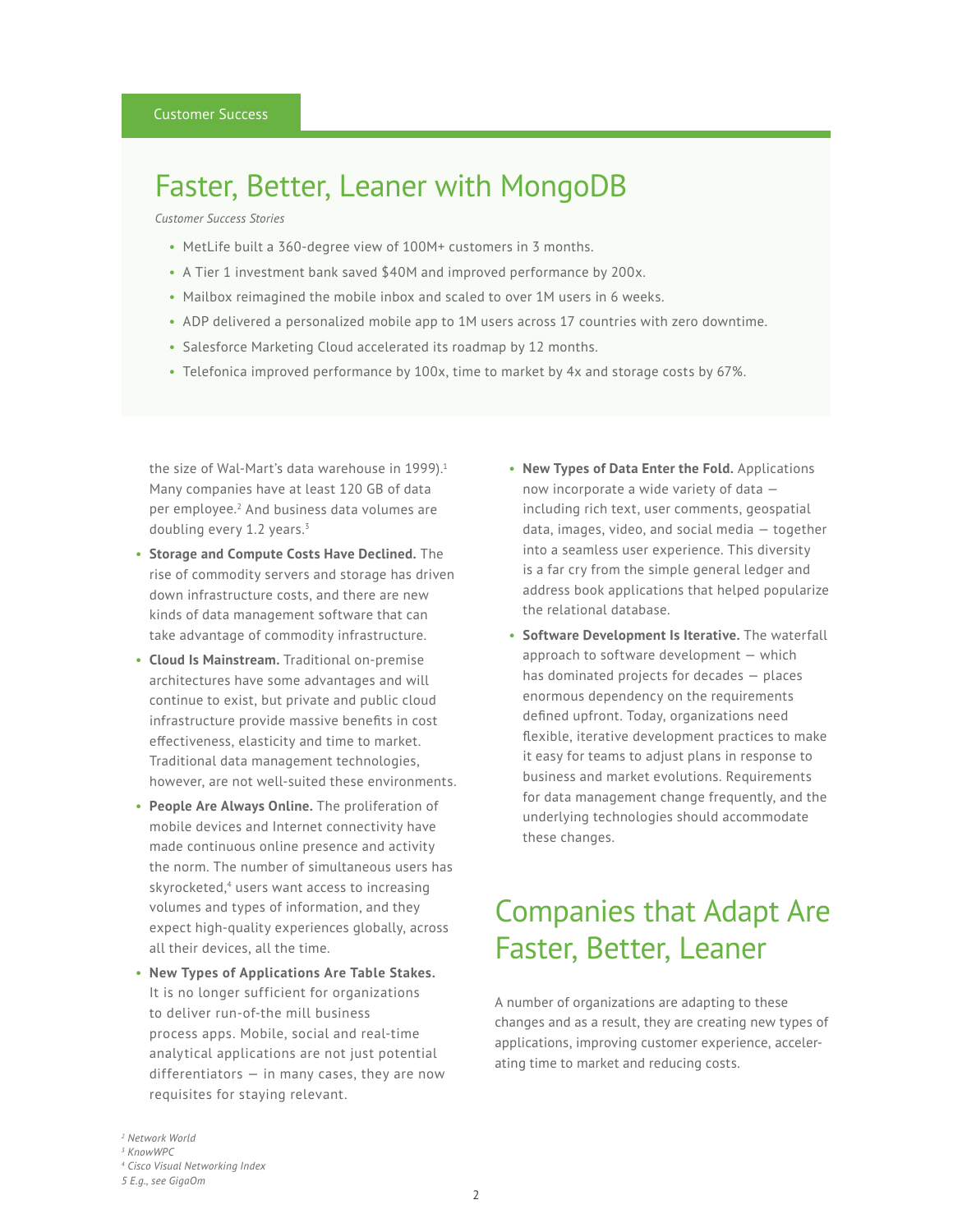### **METLIFE**

#### **360-Degree View of the Customer**

MetLife is one of the world's largest insurance companies. The data supporting its business, however, is siloed, which makes it difficult for call center representatives to resolve customer issues efficiently. It makes the experience for customers unnecessarily complex, and makes it hard for representatives to upsell and cross-sell products. MetLife is taking on a massive investment in technology to become faster, better, leaner — and MongoDB is at the core of this effort.

### **Evolution**

• **Early Adoption.** MetLife started a project in 2011 to bring together its troves of data under a single umbrella. The goal was to streamline the experience for customers, to improve call center efficiency, and to create new cross-sell and upsell opportunities. MetLife started its project with a relational database, but after almost two years and millions of dollars of investment, it opted for MongoDB. Within two weeks the team shipped a prototype. After 90 days the application was in production. The application — called The Wall — aggregates data from over 100 million customers, 100 products and over 70 source systems into a single data hub. It presents the data in an intuitive, Facebook-like interface for customer service representatives. Using MongoDB, MetLife was able to liberate its data and reimagine the customer experience.

*The Wall is viewed by MetLife and the industry as a whole as an overwhelming success.<sup>5</sup> The iterative approach and the speed with which MetLife brought the project online was especially remarkable. In fact, the service was so successful that representatives who did not have access to The Wall during its initial rollout sent instant messages to the representatives using it in order to resolve customer issues faster.*

• **Broad Use.** With MongoDB at the foundation, MetLife has a variety of applications in store to build on top of its aggregate data hub. It has since expanded — and continues to expand — the breadth of customers and regions in The Wall, as well as the number of representatives that have access to it. It built The Research Wall, a tool for business analysts to mine customer data to guide

strategy. It is also building a predictive churn engine, which predicts when a customer is likely to leave MetLife and prompt a representative to reach out proactively. Separately, MetLife also built a developer-specific recruiting application on MongoDB.

*The Wall was the beginning of MetLife's data liberation effort. Given its success, visibility to executives, and the expertise that its teams developed, the company quickly identified a number of other areas in which MongoDB can drive business value and address the shortcomings of previous relational approaches.*

"When we built the Wall, we didn't spend \$1 million and take months to do it; we spent \$20,000 and built a prototype in two weeks."

Gary Hoberman, CIO, MetLife

#### **Organizational Keys to Success**

- **Executive Sponsorship.** MetLife has made an institutional commitment to invest in technological innovation. This aligns executives and goals appropriately, making it easy for MetLife CIO Gary Hoberman to facilitate cooperation across numerous groups and to shepherd the project to completion.
- **SWAT Team.** MetLife has a SWAT team a group of top notch engineers, operations and business professionals that parachute into various project scenarios to help break through obstacles and provide extra resources as needed. The SWAT team helped The Wall's project team address some key questions, such as how to match customer names and policies across different systems.
- **Developer Appeal.** As part of its investment in technology, MetLife is also taking explicit steps to attract the best developers. MetLife moved its development hub to the Research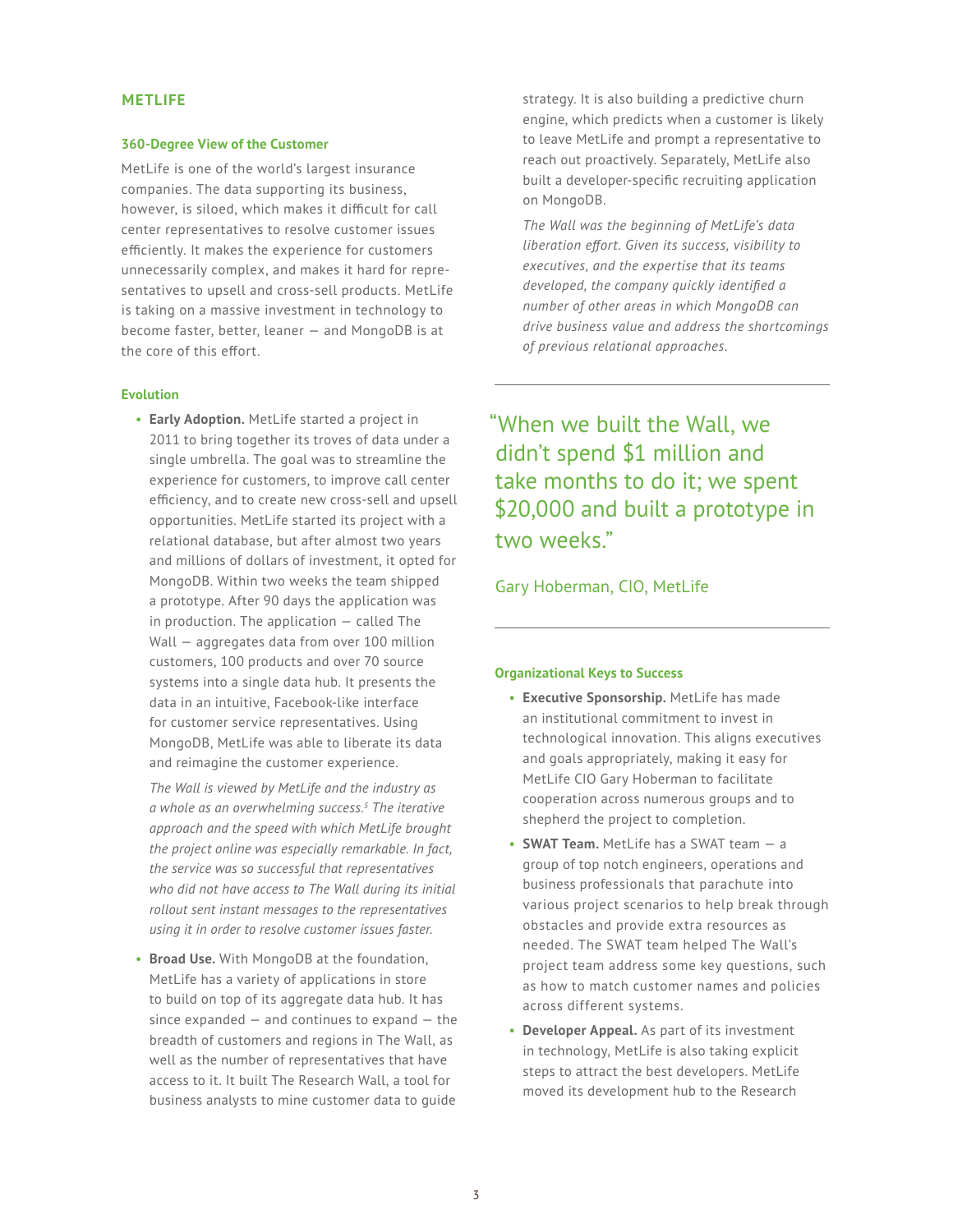Triangle in North Carolina, recruits at developer conferences, and empowers its developers to use a variety of leading edge, open-source technologies like MongoDB.

The Wall exemplifies an increasingly appealing use case for MongoDB among not only insurance companies, but among organizations across all verticals — the 360-degree view. Other companies face the same challenges as MetLife. This applies to retail customers, patients in health care, telco subscribers and many other users. Manufacturers are interested in a 360-degree view of the supply chain; governments want a 360-degree view of military assets; hotels need a 360-degree view of staff and facilities. With The Wall, MetLife has set the stage for a wave of new 360-degree view applications to come built on MongoDB.

### **TELEFONICA**

#### **Unlocking Subscriber Data to Enable New Products**

Telefonica is a top five global telco, with over 315 million customers spread across more than 20 countries in Europe, Latin America and the United States. But as landline markets shrink, wireless markets mature, and over-the-top entrants compete for wallet share, Telefonica is under increasing pressure to find new revenue streams.

#### **Evolution**

• **Early Adoption.** Telefonica wanted to build new applications and services — like location-based advertising — on top of its existing customer data. The data, however, was spread across multiple distinct systems and in different formats. Each product or line of business had its own data store and schema (e.g., wireless service, landline service, IPTV, app store). Telefonica needed to collect all the data into a sing`le repository. It tried at first to consolidate the data into a relational database. It took 20 technologists, 15 months, and 3 iterations before the team eventually turned to MongoDB. Standardizing across numerous schemas was taxing, and the relational database did not perform at scale. With MongoDB, the team built a robust platform in 4 months, increased performance by 100x and

reduce storage costs by 67% — with just one fifth the development team.

*The project was completed at a breakneck pace with a reduced budget. Not only did the organization view it as a success, but the project team gained experience with MongoDB and quickly saw its potential use across the rest of the company. Since that project 3 years ago, the lead developer has not used a relational database.*

• **Broad Use.** Telefonica has shifted a number of strategic projects to MongoDB. For instance, using MongoDB it built a Machine-to-Machine (M2M) platform, a product that can ingest, store, manage and analyze billions of sensor readings per customer. The beta customer is a power company collecting readings from electric meters every few minutes, eliminating the need to dispatch technicians and allowing the company to keep a closer eye on household-level usage in its distribution network. It also used MongoDB for Firefox OS, a project on which Mozilla and Telefonica are collaborating to increase openness and competition in the mobile market. The underlying push notifications system is one of potentially many that will run on MongoDB.

*As MongoDB had already demonstrated its stability and robustness in a carrier-grade environment, the company felt comfortable deploying it to new strategic projects. The M2M and Firefox OS projects were appealing uses for MongoDB because they were new projects that would not require any migration and because they had high requirements for flexibility and scalability. MongoDB is now becoming a growing area of expertise for Telefonica developers and the go-to datastore for new, strategic initiatives.*

#### **Organizational Keys to Success**

- **MongoDB Ecosystem.** The Telefonica team leveraged the wealth of resources available such as online documentation, Google Groups and free online education— to ramp up on the technology. Additionally, it used MongoDB Management Service (MMS) to help optimize its deployments. The team cites the availability of resources as immensely helpful in completing the project under a tight timeframe.
- **MongoDB Support.** The team engaged collaboratively with MongoDB support. Rather than waiting until the application went into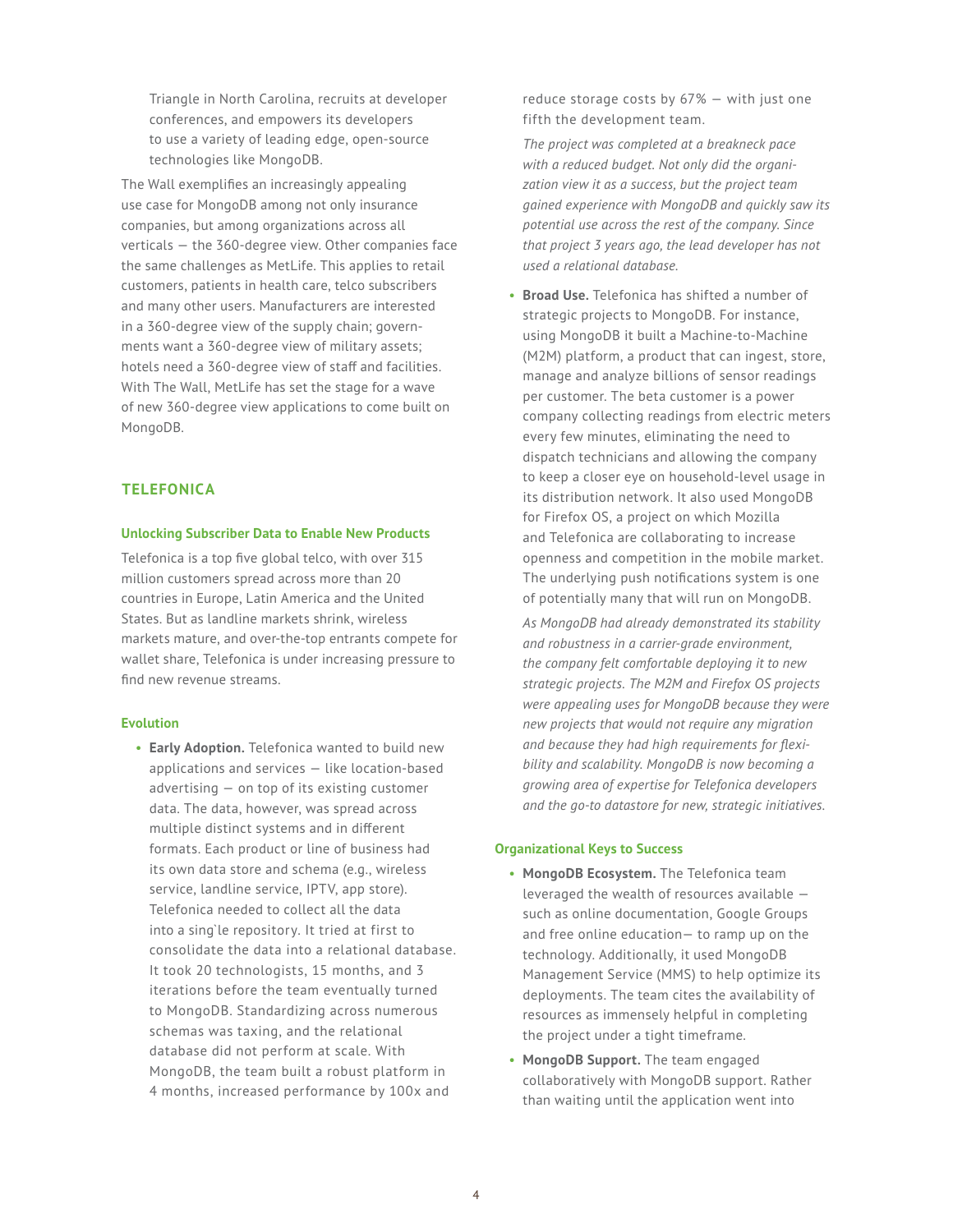"Since three years ago, I only work with MongoDB and I think it would be really really hard to go back."

Pablo Enfedaque, R&D SW Engineer, Telefonica Digital

production, Telefonica reached out to MongoDB proactively during development, which helped keep the project moving forward.

• **Quick Iterations.** The team had previously been accustomed to long software development cycles of at least 4 or 5 months. With MongoDB, however, they were able to iterate fast and frequently, which not only helped them accelerate time to market, but also enabled them to add additional features that were previously infeasible.

Thousands of other organizations have become faster, better, leaner with MongoDB. What follows are some of the best practices these companies use to be successful.

# A Playbook for Being Faster, Better, Leaner

- **Prioritize Development Initiatives.** Sometimes it is strategic for an organization to replatform legacy applications than no longer meet current business needs (discussed later in this paper). For instance, Shutterfly, one of the largest photosharing websites in the world, migrated off Oracle to MongoDB due to unacceptably high costs and performance bottlenecks. In other cases, it may be acceptable for legacy applications that are in maintenance mode to remain in place. For replatforming initiatives, weigh the importance of the project relative to other potential development initiatives; and evaluate whether the cost of migration warrants the switch.
- **Use Flexible Software Development**

**Methodologies.** Incorporate frequent builds and checkpoints with the business to ensure the project remains aligned with business goals. Avoid waterfall methodologies with checkpoints measured in months.

- **(Low-Cost) Failure is a Tool.** Your projects should assume and budget for certain types of failure from time to time. Failure, when part of an iterative development process, can be low cost and high yield. MetLife, for instance, iterated on the data model for The Wall numerous times in the three months leading up to launch. This was possible  $-$  and even preferable  $-$  given the low cost of changing the data model. Adopt a healthy attitude toward setbacks. Encourage your team to move quickly. Instill a culture in which setbacks are part of the process, good teams learn from it and everyone moves on.
- **Use Technology to Recruit.** There is a shortage of technical talent in the market. One way to better compete for this talent is to offer a work environment that uses leading technologies that your technical teams want to use and that furthers their careers.
- **Participate in Open-Source Communities.** Many open-source software projects have communities that share experiences and collaborate on the project. Your technical teams can benefit from the experiences of others, and they can contribute back to the community in a variety of ways without compromising your competitive advantage or your confidential information. Additionally, encouraging this type of participation can also help companies build internal communities, which helps increase knowledge sharing and continuity.
- **Build New Operational Applications on MongoDB.** In most cases, new applications are a good fit for MongoDB. There are exceptions where other database technologies may be appropriate, such as applications that intrinsically require a relational data model.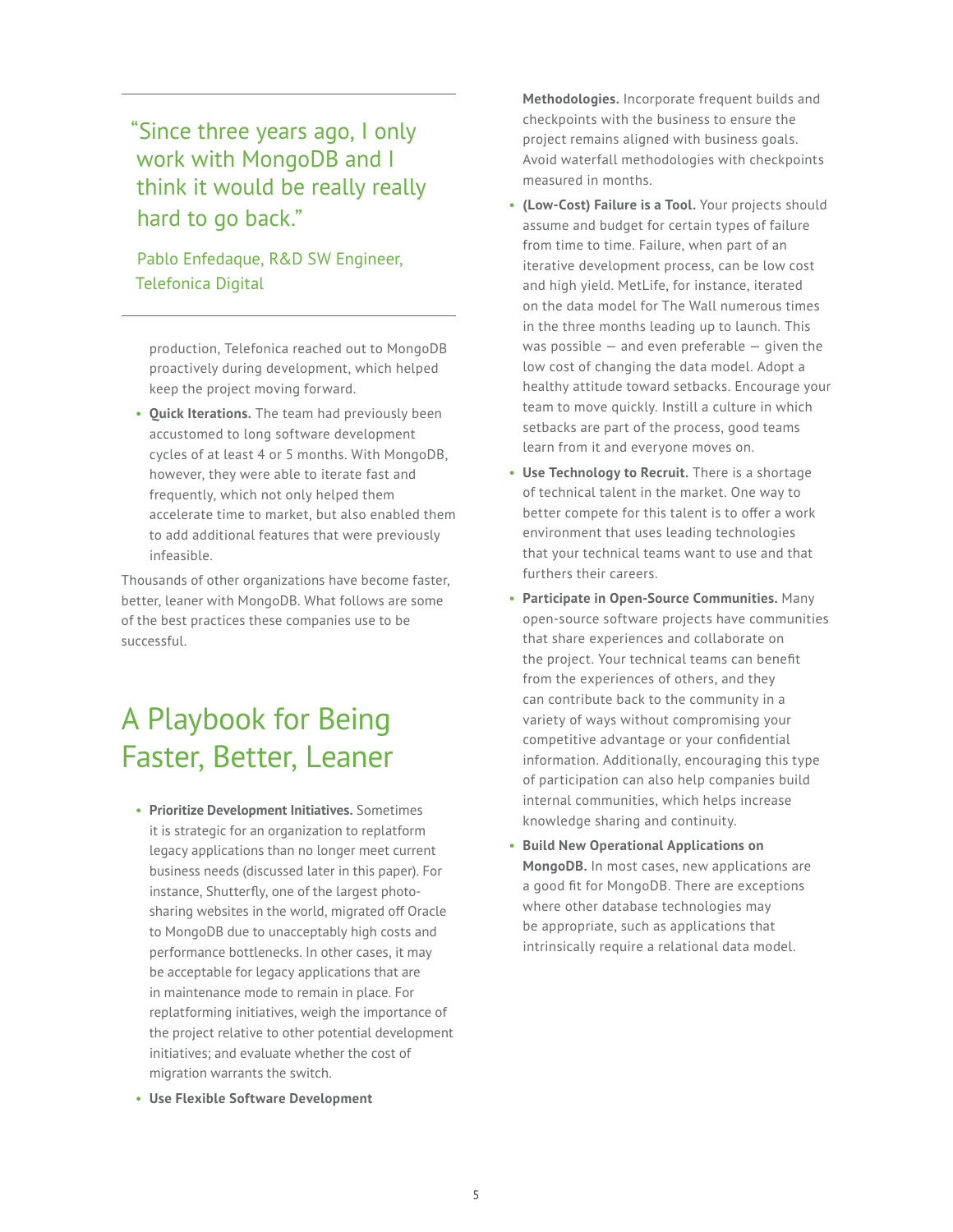# Align Your Organization to Be Faster, Better, Leaner

Your new data management strategy is not only about technology. It is also about your people and how they work together.

- **Assemble a Strong Team.** Development, operations and business team members should be some of your brightest. They should also have an inclination for sharing with others. As you move beyond the first project, these initial team members will help to teach other teams how to be successful with MongoDB.
- **Allocate Ramp-Up Time.** Your team will need time to get comfortable with new technologies and processes. Plan for and encourage a measured ramp-up process, leveraging online resources, training and community events. The MongoDB team can help identify the best resources for your project team.
- **Leverage the Resources Available.** One of the appeals of open-source software is the availability of resources to help project teams be more productive. These include online product documentation, community presentations and events, Google Groups, StackOverflow, documented best practices, training, professional services and support.
- **Choose a First Project That is Meaningful but Modest in Scope.** The technology and the organizational approaches may be new to your team. Pick a modest first project that will help everyone gain familiarity with the tools and process. The project should be meaningful but should not impact a critical business process. Examples might include: a mobile app for an existing business process; an internal collaboration app similar to Dropbox; an internal social app for knowledge sharing; an internal systems monitoring app.
- **Engage with MongoDB.** Start to build a relationship with MongoDB early. Help the team understand your project goals, delivery milestones, system architecture and how you plan to use MongoDB (e.g., schema design,

sharding and indexing strategies). Support should be most useful during the application development phase, not in production. And if issues do arise in production, the MongoDB team will be better equipped to help resolve those issues.

"When we looked at Mongo early on, we engaged MongoDB for its support of new technology ...but we talked to them about everything from server to apps. They helped us really think through the direction we're going."

Gary Hoberman, CIO, MetLife

# Expanding MongoDB in the Organization

Once your team has some experience with MongoDB, you can begin to apply it to many projects and to multiply your impact across the entire organization. Integrating new knowledge-sharing practices into your organization provides value to diverse business groups and improves efficiency when adopting new technologies. Best practices for collaboration and learning include:

- **Internal Social Networks.** Encourage communication within and across teams through an internal social network. Post interesting articles, tutorials and presentations you find through the MongoDB Newsletter, blogs, Twitter or Facebook feeds to encourage your colleagues to think outside of their current technical paradigms.
- **Innovation Time.** Offer developers the opportunity to spend a certain percentage of their time on new projects. Google is famous for offering its development teams '20% time'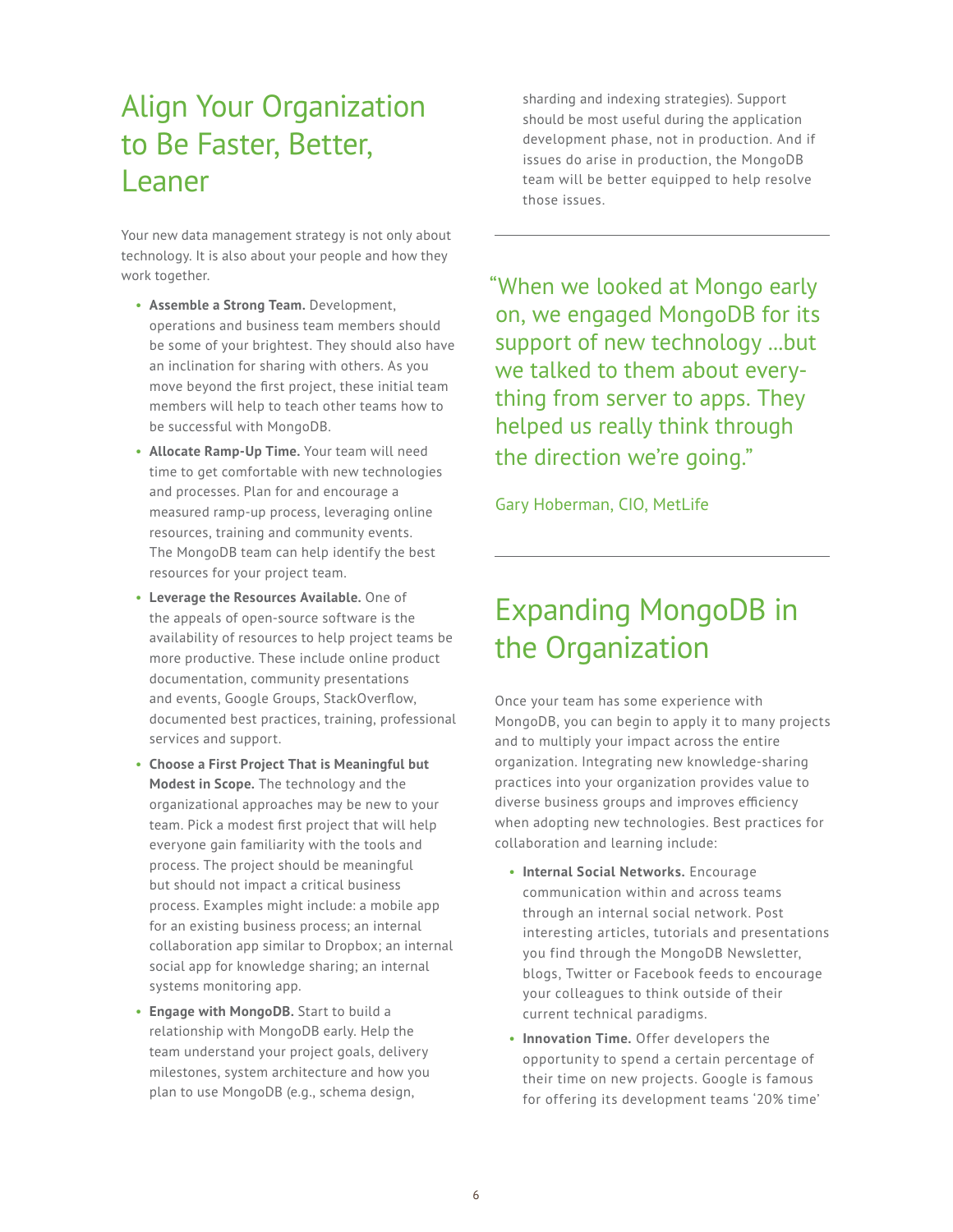for new initiatives, which has produced a number of key innovations, such as Gmail and Google Groups.

- **Hackathons.** Dedicate a block of time, typically one working day or a full day over the weekend, to rapidly prototyping new projects with new technologies. For development teams, a hackathon offers a large amount of time for testing new technologies and workflows. Facebook is known for running lots of hackathons, many of which have led to popular features, like Facebook Timeline. MongoDB is excellent fodder for hackathons due to its ease of use and dynamic schema.
- **Tech Talks.** Offer an opportunity for developers to share their knowledge and expertise in a public forum. Friday afternoon tech talks have become a standard at many startups in Silicon Valley. Dedicate a day of the week or month to these tech talks, pick your best teammates to lead with a presentation and invite multiple groups. This is another good forum to showcase projects created during the Innovation time or at a Hackathon.
- **Evening User Groups.** Host a monthly evening event for company employees to share new tools or products they are building.

Because MongoDB is general purpose, many organizations are interested in what types of applications are ideal for expanding adoption within the organization. Here are a few example applications that other companies have built that are especially wellsuited to MongoDB's ease of use, dynamic schema and scalability. These might serve as the second wave of projects you undertake with MongoDB:

• **Enable Mobile for Your Apps.** Employees increasingly spend more time on mobile devices. If your internal applications are not mobileenabled, you are not maximizing your employees' productivity. Similarly, you can increase customer engagement by offering them content and services on their devices of choice. *ADP built a mobile app to provide end-users a view of all HR services — payroll, T&E, benefits and others — within a single, elegant design. Since launching over two years ago, the app has amassed over one million users across 41,000 clients. ADP CIO Mike Capone contends that this mobile app, along with others, has helped drive a 20% increase in sales productivity.*

- **Bring the Backoffice Forward.** Enterprises frequently have troves of data spread across disparate systems. This data is often stored in different formats, on different infrastructure and for different purposes. Consequently, it can be challenging to build new applications that leverage this data. There can be immense value, however, in this data, and in order to build new applications that do so, enterprises are 'bringing their backoffices forward' using MongoDB as a data hub. That is, they push the data from legacy, siloed systems into MongoDB, and build new applications on top of it. *MetLife's The Wall is a textbook example of this use case, helping increase customer satisfaction, reduce customer churn and improve call center efficiency.*
- **Migrating Legacy Applications to MongoDB.**  In some cases it makes sense for legacy applications that are in maintenance mode to remain in place. But increasingly, organizations are finding it is no longer cost effective to keep these applications on relational databases; or perhaps they can no longer meet performance SLAs. The database often inhibits them at a business level, like not having the ability to add new features or extract data for analysis. Replatforming applications from a relational database to MongoDB helps decrease the ongoing cost of running applications while also enabling the business to improve performance and agility. *Shutterfly, one of the largest photosharing websites in the world, realized a 900% performance improvement and an 80% cost reduction by migrating from Oracle to MongoDB; it also drastically decreased time-to-market for developing and deploying new applications.*
- **360-Degree View of the Customer.** Business are increasingly interacting with their customers in new ways, such as via social media, websites and mobile applications. Traditional customer relationship management (CRM) systems, however, are ill-equipped to capture these interactions, and more importantly, to unlock their value. The data involved is often highly unstructured, comes into systems very fast (e.g., clickstreams), and grows quickly. Enterprises are turning to MongoDB to understand their customers better because of its superior ability to address the aforementioned challenges. *Salesforce Marketing Cloud, a leader in customer*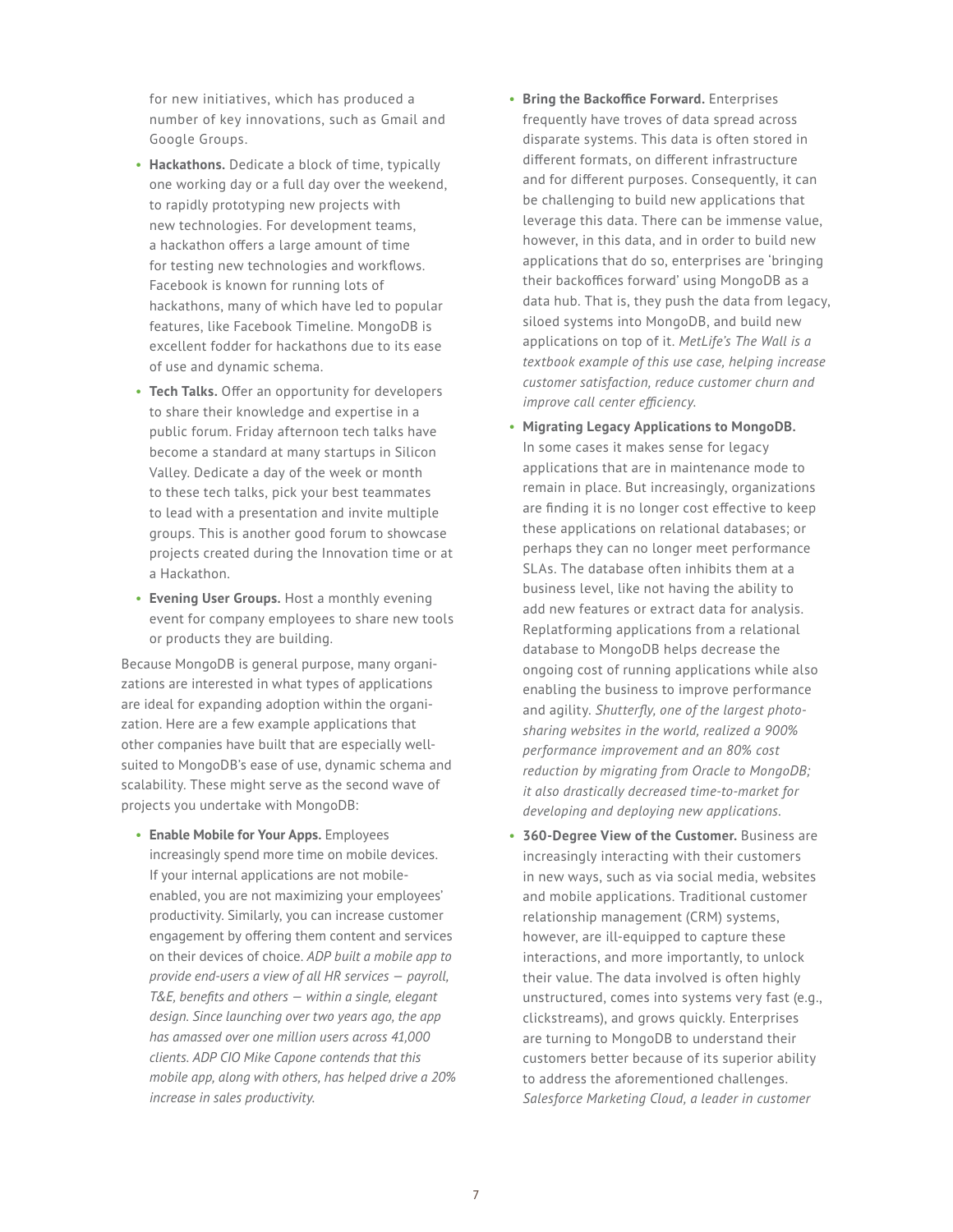Shutterfly, one of the largest photo-sharing websites in the world, realized a 900% performance improvement and an 80% cost reduction by migrating from Oracle to MongoDB; it also drastically decreased time-to-market for developing and deploying new applications.

# Moving Through the Stages of MongoDB Adoption

MongoDB began with single project concepts at MetLife and Telefonica, and since then, these companies have expanded the use of MongoDB within their organizations. From our experiences working with these customers and others, we've distilled the evolution of MongoDB adoption into the following stages. They are ordered in increasing maturity of adoption, and each step typically includes the prior steps.

*sentiment analysis, runs on MongoDB. Moreover, switching to MongODB enabled Salesforce to accelerate its roadmap by 12 months while saving hundred of thousands of dollars per year on operations.*

- **360-Degree View of Your Infrastructure.** Many large organization have hundreds and even thousands of internal systems. These systems are often critical to business operations, and maintaining uptime and performance is paramount. Monitoring is a complex process that involves processing and analyzing numerous signals from diverse subsystems, including storage, network, system components and software processes. *MongoDB's free monitoring product, MongoDB Monitoring Service, runs on MongoDB, processing billions of system events per day for over 20,000 users.*
- **The Real-Time Enterprise.** Dropbox, Box, Google Drive and other online apps have become popular collaboration tools for end users. Employees have become accustomed to these tools and expect similar applications to use in the enterprise. Some employees may even be using these tools for data that should not be allowed outside the organization. This app provides key features such as secure, reliable storage of documents; rich entitlements management; rich metadata management; document and metadata search; replication across global data centers; browser and mobile interfaces. *Goldman Sachs built a secure, internal file sharing and collaboration tool to improve the productivity of bankers making pitches in the field.*

### **FIRST MONGODB PROJECT**

You are just getting started with an initial effort.

- **MongoDB Engagement.** Training for Developers and DBAs. Subscription, Onboarding and Production Readiness Assessments. Consulting on schema design, architecture review and introductory best practices.
- **Customer Activities.** Identify target team members in development, operations and business teams. Give teams time to ramp up on technology, making use of online resources like MongoDB Documentation and Online Training, as well as in-person resources like MongoDB conferences and users groups. Engage early with MongoDB to identify any problems, concerns or other issues that may hamper project progression.

### **MULTIPLE MONGODB PROJECTS**

You have several projects spread across your organization, but you have not yet devised internal best practices or centralized resources.

- **MongoDB Engagement.** Consulting if the projects address different use cases. Technical Account Manager (TAM), a named, experienced MongoDB expert that provides advisory services to your teams on development and operations on an ongoing basis.
- **Customer Activities.** Get MongoDB onto the approved vendor list; understand criteria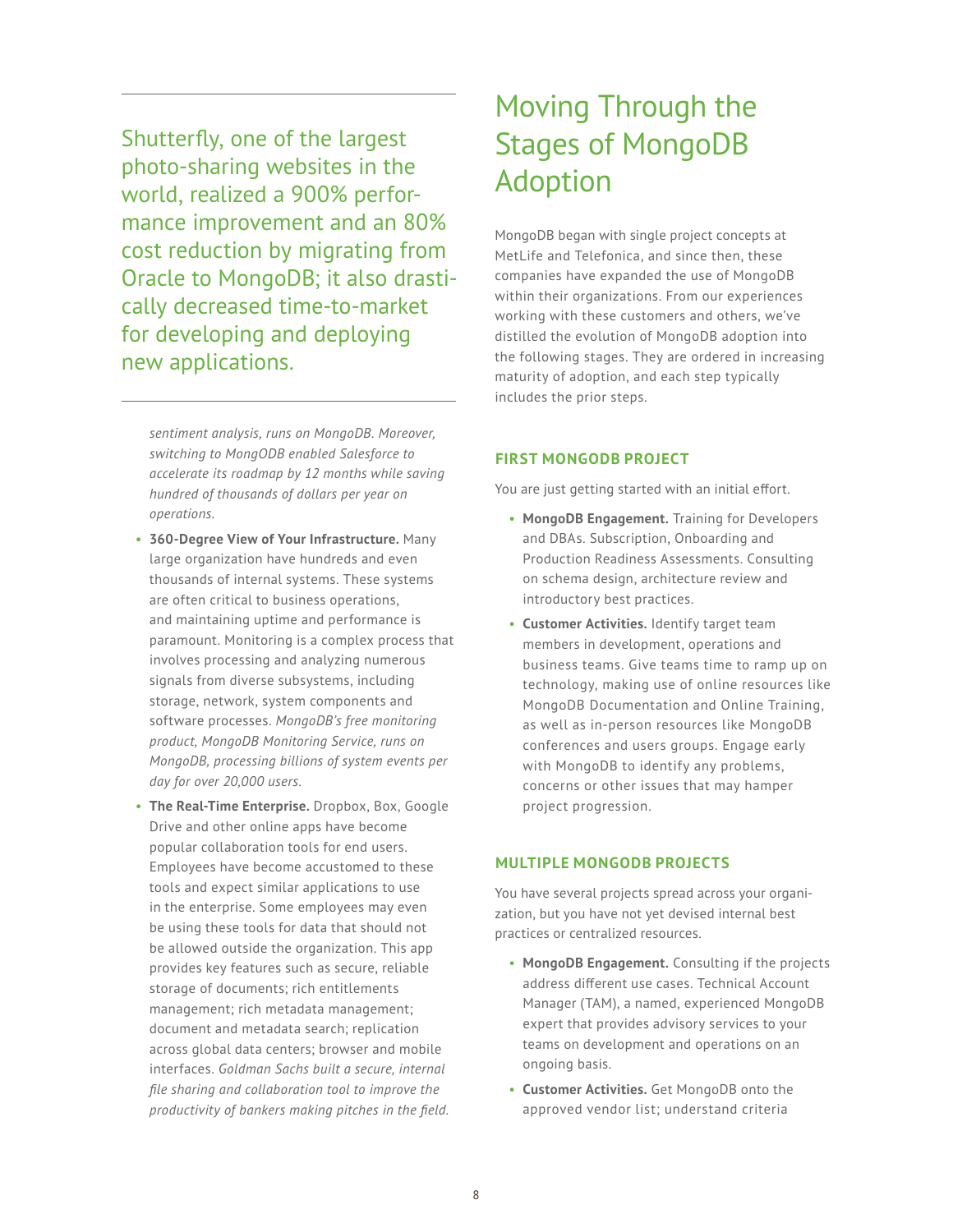for inclusion and let us help you show that MongoDB can meet the requirements. Share knowledge within the organization, through internal presentations and hackathons. Engage with the community, presenting at MongoDB conferences and user groups. Begin to establish preliminary best practices, such as preferred hardware configurations and how to integrate with existing systems.

### **MONGODB CENTER OF EXCELLENCE (COE)**

You have several projects using or evaluating MongoDB and having a centralized body of expertise on the technology will greatly reduce the time for project teams.

- **MongoDB Engagement.** Advanced Operations Training. Facilitate introductions to other members of the community that have created MongoDB Centers of Excellence. Facilitate development of MongoDB Platform-as-a-Service (Paas).
- **Customer Activities.** Identify a group of individuals across different functional areas to document best practices for MongoDB, to facilitate knowledge sharing and to help teams understand when to use MongoDB. This includes integration strategies, sizing recommendations, existing deployment details and other resources to help teams understand how MongoDB is used in the organization.

### **MONGODB-FIRST POLICY**

You have developed expertise in MongoDB in development and operations and believe that most applications are well suited for MongoDB. While other technologies are appropriate at times, MongoDB is the default technology for all new applications.

- **MongoDB Engagement.** Participate in MongoDB Customer Advisory Boards. Facilitate introductions to other members of the community that have created MongoDB-First policies.
- **Customer Activities.** Disseminate information on the CoE and best practices throughout the organization. Put systems in place for teams to update this information as they develop more expertise and as new features are

added to MongoDB. Ensure that teams have the resources they need to execute projects successfully using MongoDB, including integrations with all necessary technologies and systems used in-house. Create process for defining exception applications that can and should use other databases.

### Conclusion

Organizations have an enormous opportunity to become faster, better, leaner by adopting new approaches to technology, beginning with the database. In this paper, we describe how companies are already doing so, and we provide a playbook for using MongoDB to change the way you do business. Let us work with you to help you become faster, better, leaner too.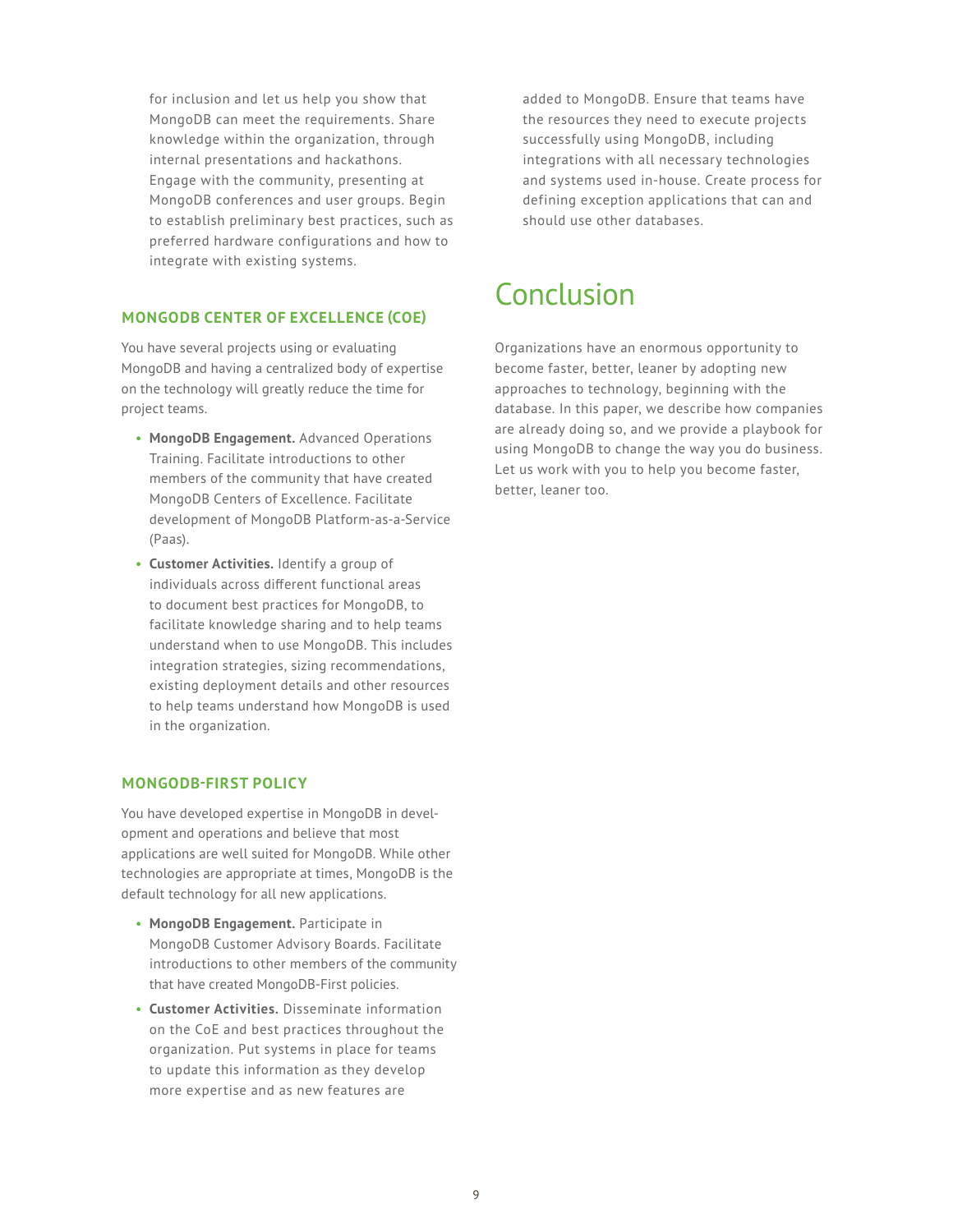# About MongoDB

MongoDB (from *humongous*) is reinventing data management and powering big data as the leading NoSQL database. Designed for how we build and run applications today, it empowers organizations to be more agile and scalable. MongoDB enables new types of applications, better customer experience, faster time to market and lower costs. It has a thriving global community with over 5 million downloads, 100,000 online education registrations, 20,000 user group members and 20,000 MongoDB Days attendees. The company has more than 600 customers, including many of the world's largest organizations.

### Resources

For more information, please visit **mongodb.com** or **mongodb.org**, or contact us at **sales@mongodb.com**.

| Resource                       | <b>Website URL</b>        |
|--------------------------------|---------------------------|
| MongoDB Enterprise<br>Download | mongodb.com/download      |
| Free Online Training           | education.mongodb.com     |
| Webinars and Events            | mongodb.com/events        |
| <b>White Papers</b>            | mongodb.com/white-papers  |
| Case Studies                   | mongodb.com/customers     |
| Presentations                  | mongodb.com/presentations |
| Documentation                  | docs.mongodb.org          |